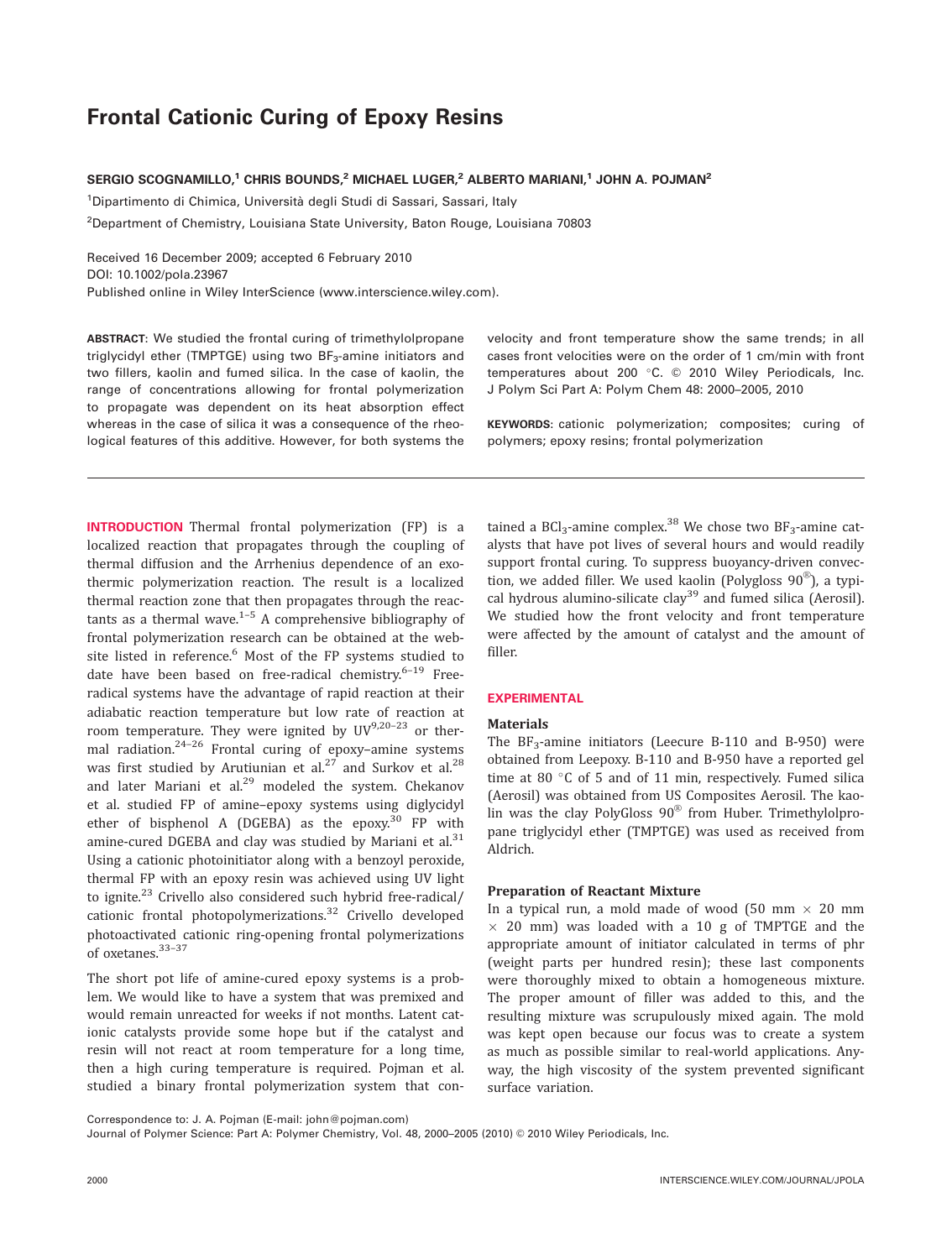

FIGURE 1 Schematic and visual image of a propagating front of TMPTGE with B-110 as initiator in the presence of fumed silica as filler.

#### FP Runs

FP reactions were triggered by heating the short side of the mold with a hot soldering iron until the formation of a horizontal traveling front.

#### Velocity and Temperature Measurements

Front temperature was measured with a 450-AKT OMEGA thermometer with a K-type thermocouple (30 AW) wire with glass braid insulation. The junction was located at 35 mm from the heating ignition side and was immersed at about 0.5 cm from the upper surface of the mixture. Front position was monitored by a digital thermocouple reader and recorded as a function of time. The frontal velocities  $(V_f)$ were determined by measuring the front position as a function of time. Some expansion occurred and so front velocities were corrected for this expansion. For example, if the sample expanded 10% during the experiment, it was taken as 90% of the measured value. The mixtures showed a pot life of more than 4 h regardless of the initiator or the filler used.

All experiments were performed three times and the results averaged.

#### RESULTS AND DISCUSSION

#### Preliminary Experiments: Effect of Catalyst Concentration on FP

Some preliminary experiments were performed to evaluate the critical reaction conditions, that is, the range of relative amounts of initiators (B-110 or B-950), $30$  filler (fumed silica, 10 phr), and monomer (TMPTGE, 10 g) for FP to occur. Figure 1 presents an image of a propagating TMPTGE polymerization fronts. The interface between polymer and unreacted monomer can be barely seen. The dark gray zone shows the reactant mixture while the light green zone is the polymer. Front propagation occurred at a constant velocity by conversion of the monomer to poly-TMPTGE with almost no formation of bubbles.

The maximum temperature  $(T_{\text{max}})$  reached by the traveling front and  $V_f$  are considered the two main parameters to be checked during an FP experiment. The latter is easily calculated by plots such as that depicted in Figure 2, in which the position of the front as a function of time for a typical FP run is reported. As can be seen, in this example as well as in all syntheses reported in this work, experimental data are well fitted by a straight line, thus indicating that front propagates at a constant velocity, a feature typical of many FP systems if no other simultaneous reactions are occurring.

We determined the  $T_{\text{max}}$  and  $V_f$  as functions of initiator concentration (5, 10, 15 phr) while keeping the amount of fumed silica fixed at 10 phr [Fig. 3(a,b)].

The larger the amount of initiator, the higher were  $T_{\text{max}}$  and  $V_f$ . Moreover, it was found that regardless of the initiator used, formulations containing less than 5 phr of initiator did not frontally polymerize. On the contrary, a very fast FP takes place by increasing the amount of initiator. These findings suggest that FP could also be performed using larger amounts of inert filler. Moreover, by comparing  $V_f$  data, it should be also pointed out that B-110 exhibits greater reactivity than B-950 under these reaction conditions [Fig. 3(b)]. The following discussion will deal with the effect of the relative amounts of the reaction mixture components in the range of 5–15 phr of initiators and of 5–80 phr of filler.

#### Effects of Inorganic Fillers

## Experiments with B-110 and Fumed Silica

Taking into consideration our preliminary results, several FP tests were performed to investigate the effect of silica in the presence of B-110.

The experimental  $T_{\text{max}}$  and  $V_f$  data relating to three different concentrations of B-110 (5, 10, and 15 phr) in the range of 0–20 phr of fumed silica are reported in Figure 4.

With 15 phr B-110, the amount of silica was varied from 0 to 20 phr. Indeed, at larger contents, the mixture became too viscous to be easily handled.  $T_{\text{max}}$  and  $V_f$ , shown in Figure 4,



FIGURE 2 Front position versus time for a typical run of TMPTGE with B-110 (5 phr) in the presence of fumed silica (5 phr).  $V_f$  is represented by the slope of the fitted straight line.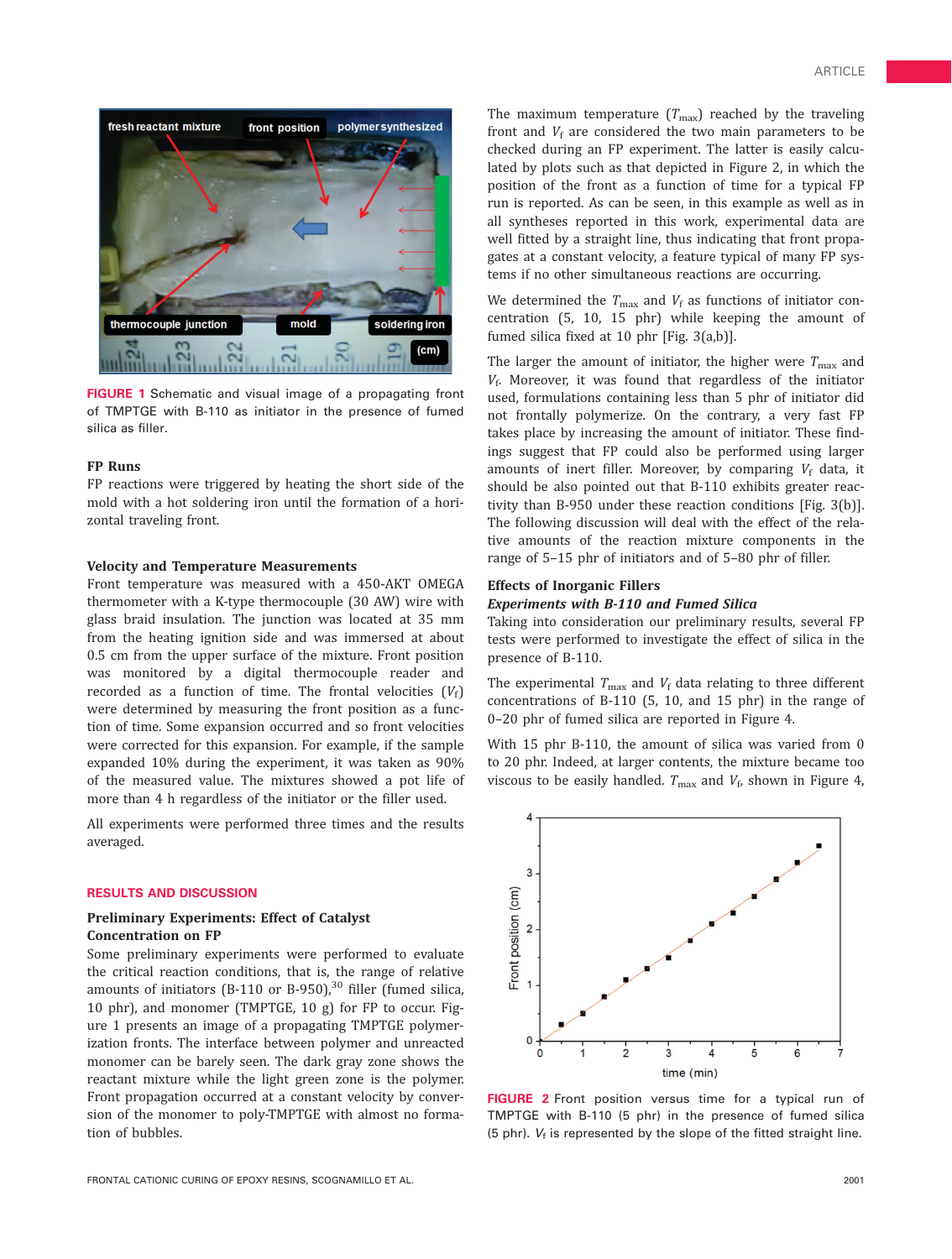

FIGURE 3 Front temperature (a) and front velocity  $V_f$  (b) as functions of initiator concentration ( $\blacksquare$ , B-110;  $\Box$ , B-950) in the presence of fumed silica (10 phr).

generally decrease as the content of filler is increased. In particular, temperature goes from 270  $\degree$ C (0 phr of filler) to 216 °C (20 phr of filler) [Fig. 4(a)]. Likewise,  $V_f$  decreased from 3.3 (0 phr of filler) to 1.3 cm/min (20 phr of filler) [Fig. 4(b)].

Similar decreasing trends were observed also for lower B-110 concentrations. Namely, when B-110 was equal to 10 phr,  $T_{\text{max}}$  and  $V_f$  ranged from 252 °C and 2.5 cm/min (in absence of filler) down to 204  $\degree$ C and 1.1 cm/min (when the content of fumed silica was equal to 20 phr). It should be noticed that, as a consequence of an excessive heat loss, when the concentration of B-110 was 5 phr, FP occurred only in the range from 0 to 15 phr silica. In this range,  $T_{\text{max}}$ and  $V_f$  decreased from 208 to 167 °C, and from 1.2 to 0.4 cm/min, respectively. Such trends are easily explainable by considering that the increase of fumed silica content results in larger amounts of absorbed heat. $27$ 

# Experiments with B-110 and Kaolin Clay

The effect of kaolin clay on the same reaction mixture as described above, in which B-110 was used as the initiator (Fig. 5), was studied. It was found that this filler influences viscosity much less than fumed silica. This allowed the preparation of TMPTGE/Kaolin clay mixtures able to sustain FP fronts having filler contents up to 80 phr, at least for the largest initiator concentration (15 phr).

However, when B-110 was present at a concentration of 10 phr, the content of kaolin clay could not exceed 55 phr, while when the lowest concentration of B-110 was used (5 phr), FP occurred only for amounts of kaolin clay up to 20 phr. With 15 phr of B-110,  $V_f$  ranged from 3.3 cm/min in absence of filler to 0.8 cm/min at 80 phr of kaolin clay [Fig. 5(b)]. However, in the same range,  $T_{\text{max}}$  decreased from 270 to 184  $^{\circ}$ C [Fig. 5(a)]. Moreover, the use of 5 phr resulted in the highest  $V_f$  (4.1 cm/min).

When 10 phr B-110 was used,  $T_{\text{max}}$  and  $V_f$  were lower than those found with the highest initiator concentration; namely, they ranged from 252  $\degree$ C and 2.5 cm/min in absence of kaolin clay to 179  $\degree$ C and 0.6 cm/min when the amount of this filler was 55 phr. This trend was confirmed by further decreasing the initiator amount down to 5 phr. At this concentration,  $T_{\text{max}}$  ranged from 206 to 167 °C and  $V_f$  from 1.2 to 0.6 cm/min, at 0 and 20 phr of filler, respectively.



FIGURE 4 Front temperature (a) and front velocity (b) as functions of the amount of fumed silica for three different B-110 concentrations ( $\blacksquare$ , 5 phr;  $\bigcirc$ , 10 phr;  $\blacktriangle$ , 15 phr).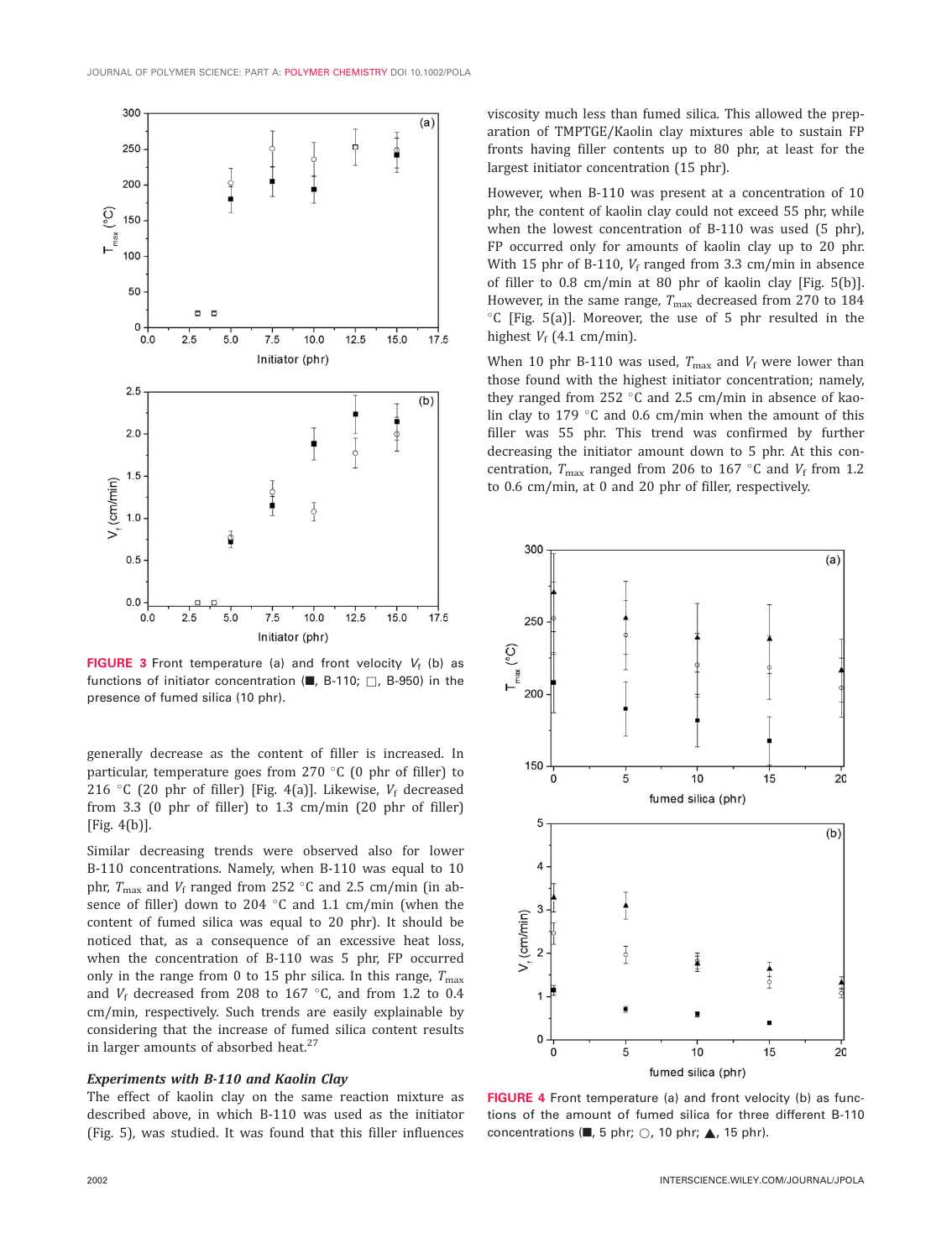

FIGURE 5 Front temperature (a) and front velocity (b) as functions of the amount of kaolin clay for three different B-110 concentrations ( $\blacksquare$ , 5 phr;  $\bigcirc$ , 10 phr;  $\blacktriangle$ , 15 phr).

The existence of the frontal mode was related to the initiator and filler loading. Indeed, B-110 at 15 phr was able to support FP even with 80 phr kaolin clay. However, 10 and 5 phr of B-110 allow for FP to self sustain only up to 55 and 20 phr of kaolin clay, respectively [Fig. 5(a,b)].

#### Experiments with B-950 and Fumed Silica

Front velocity and front temperature as functions of the amount of fumed silica are plotted in Figure 6(a,b) for three different B-950 concentrations (5, 10, and 15 phr).

It was found that, independent of the concentration of B-950, FP occurred in the whole range of fumed silica content up to 20 phr. As already stated, larger loady of fumed silica resulted in mixtures too viscous to use, which for this reason were not used. As can be seen in Figure 6(a,b), when the amount of B-950 was equal to 5 phr, both  $T_{\text{max}}$  and  $V_f$ monotonically decrease as fumed silica increases from 0 to 20 phr. Namely, in this interval, they range from 251 to 163 C and from 2.0 to 0.4 cm/min, respectively. However, for B-950 concentration equal to 10 and 15 phr  $T_{\text{max}}$  trend has a maximum, whereas  $V_f$  is represented by an even more irregular behavior that cannot be easily explained.

# Experiments with B-950 and Kaolin Clay

The effect of the use of B-950 as the initiator of mixtures containing different concentrations of kaolin clay was also investigated. It was found that FP occurs for kaolin clay contents up to 20, 40, or 60 phr for concentrations of B-950 of 5, 10, or 15 phr, respectively, [Fig. 7(a,b)]. Also, in this case, the higher initiator concentration allows higher amounts of kaolin clay with front propagation.

Both  $T_{\text{max}}$  and  $V_f$  trends shown in Figure 7(a,b) are nonmonotonic. We suppose the velocity and front temperature exhibit a maximum at 10 phr kaolin clay because convection is suppressed, which cools the front. However, analogously to what reported for the previous systems, in the explored interval  $T_{\text{max}}$  ranges from  $\sim$ 250 to 176 °C, and  $V_{\text{f}}$  from 3.5 to 0.5 cm/min as the amount of filler raises, thus indicating that front velocity is much more dependent than  $T_{\text{max}}$  on the reaction mixture composition.

Frontal curing of a triepoxy resin was achieved using two different  $BF_3$ -amine initiators in the presence of various amounts of two fillers: fumed silica and kaolin clay. The



FIGURE 6 Front temperature (a) and front velocity (b) as functions of the amount of fumed silica for three different B-950 concentrations ( $\blacksquare$ , 5 phr;  $\bigcirc$ , 10 phr;  $\blacktriangle$ , 15 phr).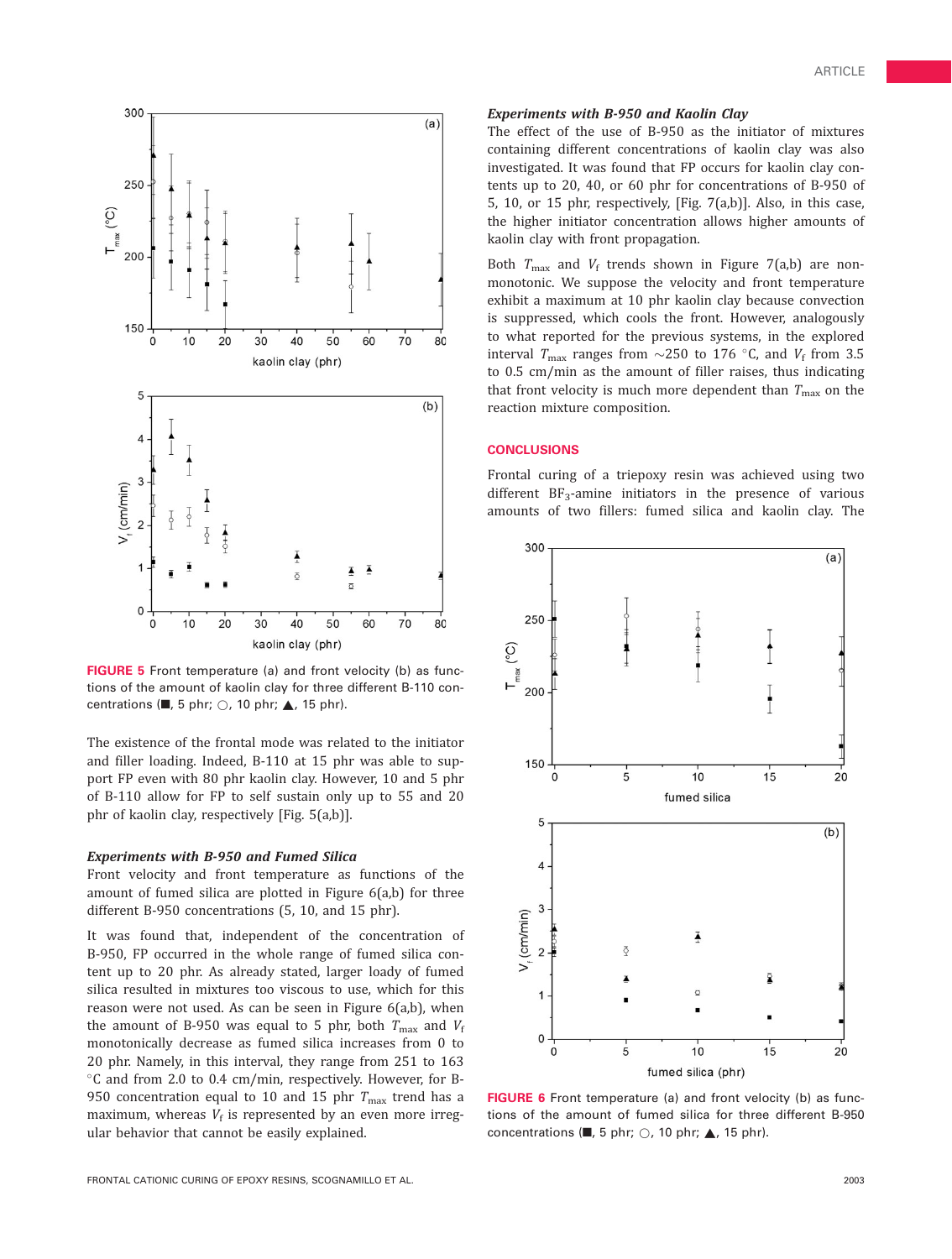

FIGURE 7 Front temperature (a) and front velocity (b) as functions of the amount of kaolin clay for three different B-950 concentrations ( $\blacksquare$ , 5 phr;  $\bigcirc$ , 10 phr;  $\blacktriangle$ , 15 phr).

range of concentrations allowing for FP to self sustain was determined in the case of kaolin clay. As expected, it was found that, because of heat losses due to the presence of such an inert material, large amounts of filler could be used only if relatively high initiator concentrations were used.

By contrast, less fumed silica can be used because the material becomes too difficult to mold. However, the velocity and front temperature show the same trends as with kaolin clay. It is remarkable that using BF3-amine latent thermal initiators, it is possible to achieve the frontal curing of an epoxy resin while still maintaining a significant pot life.

S. Scognamillo is grateful to ''Regione Autonoma della Sardegna'' for the financial support (''Master and Back'' program).

1 Chechilo, N. M.; Khvilivitskii, R. J.; Enikolopyan, N. S. Dokl Akad Nauk SSSR 1972, 204, 1180–1181.

2 Davtyan, S. P.; Zhirkov, P. V.; Vol'fson, S. A. Russ Chem Rev 1984, 53, 150–163.

3 Khan, A. M.; Pojman, J. A. Trends Polym Sci (Cambridge, UK) 1996, 4, 253–257.

4 Pojman, J. A.; Ilyashenko, V. M.; Khan, A. M. J Chem Soc Faraday Trans 1996, 92, 2825–2837.

5 Davtyan, S. P.; Hambartsumyan, A. F.; Davtyan, D. S.; Tonoyan, A. O.; Hayrapetyan, S.; Bagyan, S. H.; Manukyan, L. S. Eur Polym Mater 2002, 38, 2423–2431.

6 http://www.pojman.com/FP\_Bibliography.html. May 21, 2007.

7 Pojman, J. A. J Am Chem Soc 1991, 113, 6284–6286.

8 Chen, S.; Sui, J.; Chen, L.; Pojman, J. A. J Polym Sci Part A: Polym Chem 2005, 43, 1670–1680.

9 Nason, C.; Roper, T.; Hoyle, C.; Pojman, J. A. Macromolecules 2005, 38, 5506–5512.

10 Caria, G.; Alzari, V.; Monticelli, O.; Nuvoli, D.; Kenny, J. M.; Mariani, A.; Bidali, S.; Fiori, S.; Sangermano, M.; Malucelli, G.; Bongiovanni, R.; Priola, A. J Polym Sci Part A: Polym Chem 2009, 47, 1422–1428.

11 Cai, X.; Chen, S.; Chen, L. J Polym Sci Part A: Polym Chem 2008, 46, 2177–2185.

12 Cui, Y.; Yang, J.; Zeng, Z.; Zeng, Z.; Chen, Y. Polymer 2007, 48, 5994–6001.

13 Huh, D. S.; Kim, M. S.; Choe, S. J. Bull Korean Chem Soc 2001, 22, 769–771.

14 Davtyan, S. P.; Zakaryan, H. H.; Tonoyan, A. O. Chem Eng J 2009, 155, 292–297.

15 Cai, X.; Yu, H.; Chen, S.; Chen, L. Am Chem Soc Polym Preprints Div Polym Chem 2008, 49, 771–772.

16 Li, J.; Zhang, X.; Chen, J.; Xia, J.; Ma, M.; Li, B. J Polym Sci Part A: Polym Chem 2009, 47, 3391–3398.

17 Fang, Y.; Chen, L.; Chen, S. J Polym Sci Part A: Polym Chem 2009, 47, 1136–1147.

18 Nason, C.; Pojman, J. A.; Hoyle, C. J Polym Sci Part A: Polym Chem 2008, 46, 8091–8096.

19 Mariani, A.; Fiori, S.; Bidali, S.; Alzari, V.; Malucelli, G. J Polym Sci Part A: Polym Chem 2008, 46, 3344–3352.

20 Crivello, J. V. Radiat Phys Chem 2002, 63, 21–27.

21 Crivello, J. V. Nucl Instrum Methods Phys Res Sect B 1999, 151, 8–21.

22 Crivello, J. V.; Bulut, U. J Polym Sci Part A: Polym Chem 2006, 44, 6750–6764.

23 Mariani, A.; Bidali, S.; Fiori, S.; Sangermano, M.; Malucelli, G.; Bongiovanni, R.; Priola, A. J Polym Sci Part A: Polym Chem 2004, 42, 2066–2072.

24 Mariani, A.; Fiori, S.; Ricco, L.; Russo, S. Macromolecules 2003, 36, 2674–2679.

25 Hu, T.; Chen, S.; Tian, Y.; Pojman, J. A.; Chen, L. J Polym Sci Part A: Polym Chem 2006, 44, 3018–3024.

26 Kim, J. Y.; Patil, P. S.; Seo, B. J.; Kim, T. S.; Kim, J.; Kim, T. H. J Appl Polym Sci 2008, 108, 858–862.

27 Arutiunian, K. A.; Davtyan, S. P.; Rozenberg, B. A.; Enikolopyan, N. S. Dokl Akad Nauk SSSR 1975, 223, 657– 660.